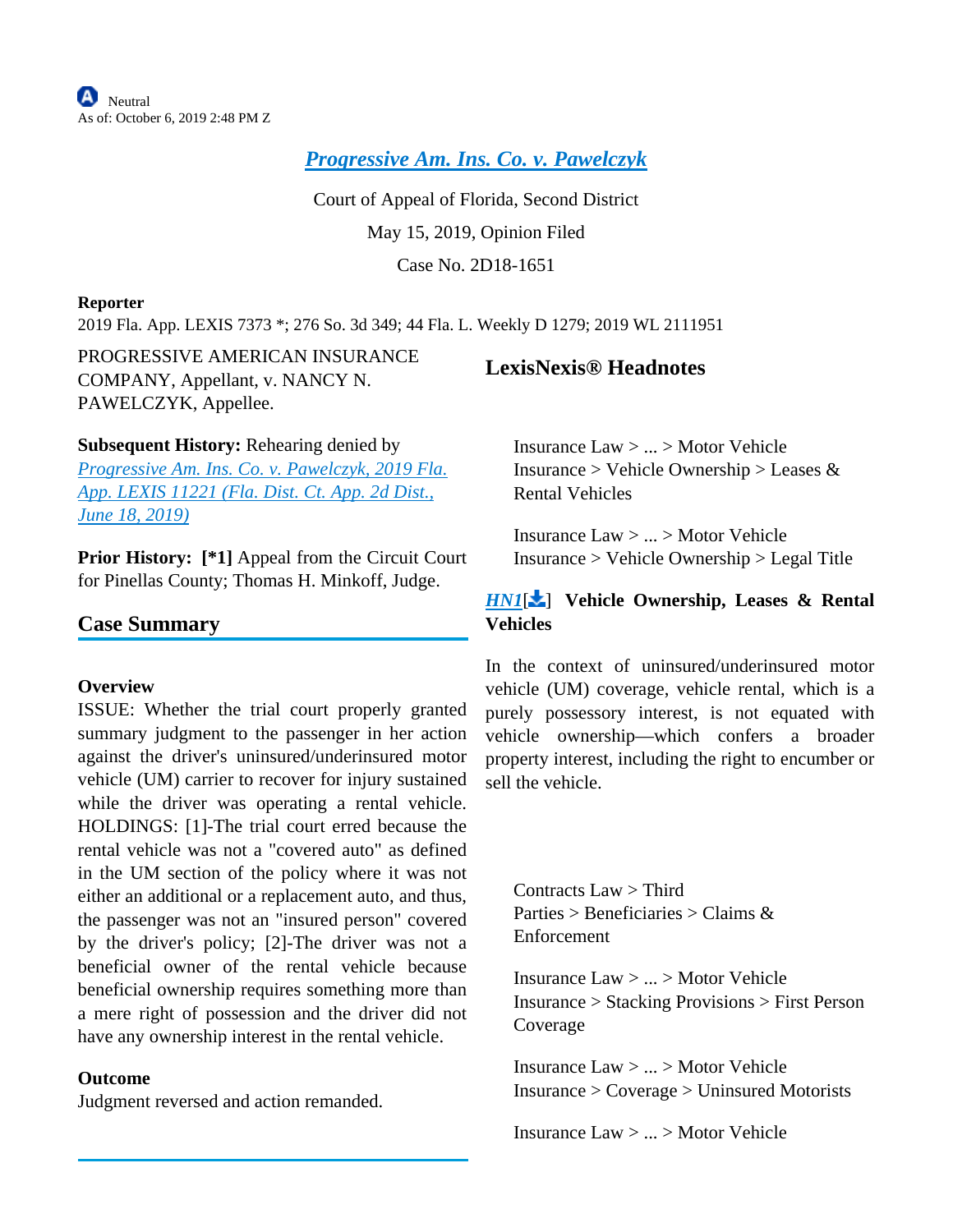Insurance > Coverage > Underinsured **Motorists** 

Insurance Law > ... > Vehicle Use > Permissive Users > Third Parties

## *[HN2](https://advance.lexis.com/api/document?collection=cases&id=urn:contentItem:5W42-6WN1-JBM1-M0WN-00000-00&context=&link=LNHNREFclscc2)*[ ] **Beneficiaries, Claims & Enforcement**

Class I insureds are named insureds and resident relatives of named insureds. Class II insureds are lawful occupants of the insured vehicle who are not named insureds or resident relatives of named insureds. Because class II insureds do not pay for uninsured/underinsured motor vehicle (UM) coverage, they are essentially third-party beneficiaries to the named insureds' policy.

Insurance Law > ... > Motor Vehicle Insurance > Vehicle Ownership > Insurable Interests

Insurance Law > ... > Vehicle Use > Permissive Users > Third Parties

Insurance Law > ... > Motor Vehicle Insurance > Vehicle Ownership > Nonowned Vehicles

# *[HN3](https://advance.lexis.com/api/document?collection=cases&id=urn:contentItem:5W42-6WN1-JBM1-M0WN-00000-00&context=&link=LNHNREFclscc3)*[ ] **Vehicle Ownership, Insurable Interests**

In the context of uninsured/underinsured motor vehicle (UM) coverage, while a beneficial owner is necessarily something less than a person with fee ownership, it requires something more than a mere right of possession. The concept of beneficial ownership in Florida law has not been an expansive one that extends to hold vicariously liable anyone with a theoretical right to control a motor vehicle.

Real Property Law > Purchase & Sale > Contracts of Sale

Real Property Law > Purchase & Sale > Contracts of Sale > Period Between Execution & Closing

## *[HN4](https://advance.lexis.com/api/document?collection=cases&id=urn:contentItem:5W42-6WN1-JBM1-M0WN-00000-00&context=&link=LNHNREFclscc4)*[ ] **Purchase & Sale, Contracts of Sale**

The mere fact that the seller retains title until after the full purchase price is paid is not enough to prove that the seller and purchaser did not intend to transfer beneficial ownership immediately. A contract to sell real property has long been held to establish the vendee as the beneficial owner of the property, with the vendor retaining only naked legal title in trust for the vendee as security for the latter's performance.

**Counsel:** Stuart J. Freeman of Freeman, Goldis & Cash, P.A., Saint Petersburg, for Appellant.

Robert W. Hitchens of Hitchens & Hitchens, P.A., Saint Petersburg, for Appellee.

**Judges:** ATKINSON, Judge. VILLANTI and LUCAS, JJ., Concur.

**Opinion by:** ATKINSON

# **Opinion**

# ATKINSON, Judge.

Progressive American Insurance Company (Progressive) appeals the entry of a final summary judgment in favor of Nancy N. Pawelczyk, a passenger in a rental vehicle driven by her sister, Donna Anderson, who was insured under a policy issued by Progressive. Ms. Pawelczyk was injured in an accident involving an uninsured/underinsured motor vehicle (UM). Because the rental vehicle was not a "covered auto," as defined in the UM section of the policy, Ms. Pawelczyk is not an "insured person" covered by her sister's policy. As a result, we must reverse.

Ms. Pawelczyk's sister was driving a rental vehicle while her Jeep, which was listed on the declarations page of her policy with Progressive, was getting a new transmission. After Progressive settled her sister's claim, Ms. Pawelczyk filed a declaratoryjudgment action against Progressive seeking a determination that coverage under her **[\*2]** sister's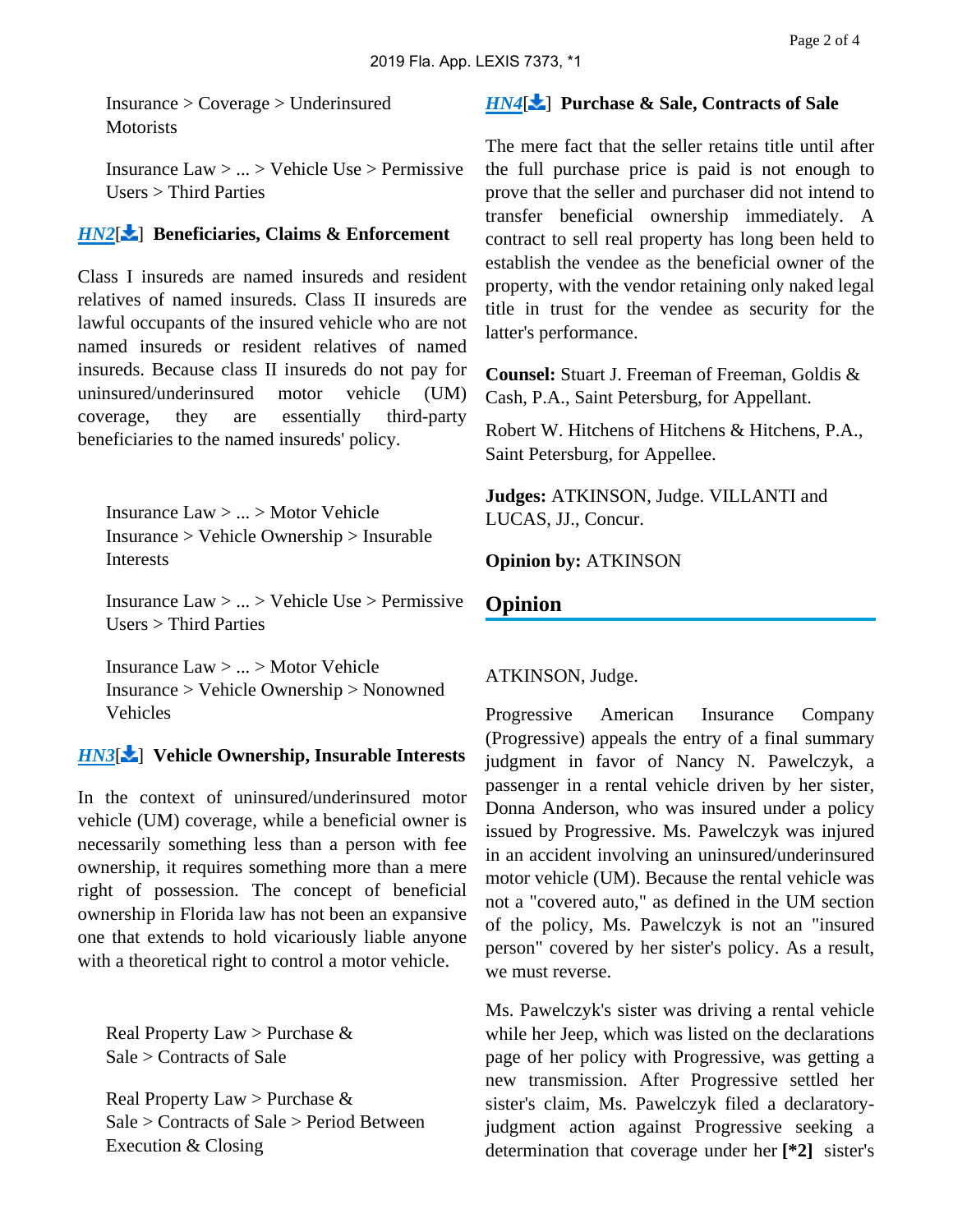policy extended to her.

The policy permits recovery of damages due to bodily injury sustained by an "insured person" caused by an accident involving an uninsured motor vehicle. Insured person is defined under the UM portion of the policy in pertinent part as the named insured, a relative,<sup>1</sup> or any person occupying, but not operating, a covered auto. A "covered auto" means: (a) any auto or trailer shown on the declarations page, (b) any additional auto, (c) any replacement auto, or (d) any trailer owned by the named insured.

On appeal, Ms. Pawelczyk argues that the rental vehicle was a "covered auto" because it meets the definition under the policy, thereby making her an "insured person" entitled to coverage. We disagree.

To be a "covered auto," the rental vehicle must be either an additional or a replacement auto. A replacement auto means "an auto that permanently replaces an auto shown on the declarations page." Because the rental vehicle was not a permanent replacement for the Jeep, in order to be a "covered auto" the rental car would need to fit the definition of an "additional auto."

The policy provides the following definition for an additional auto:

[A]n auto you become the **[\*3]** actual or beneficial owner of during the policy period that does not permanently replace an auto shown on the declarations page if:

a. we insure all other autos you own;

b. the additional auto is not covered by any other insurance policy;

c. you notify us within 30 days of becoming the owner of the additional auto; and

d. you pay any additional premium due.

An additional auto will have the broadest coverage we provide for any auto shown on the declarations page. If you ask us to insure an additional auto more than 30 days after you become the actual or beneficial owner, any coverage we provide will begin at the time you request coverage.

Ms. Pawelczyk contends that her sister was the beneficial owner of the rental vehicle because she had dominion and control over the vehicle. This argument proves too much. It would permit UM coverage for bodily injuries suffered by every passenger in any vehicle driven by a named insured, effectively destroying the long-standing distinction between class I and class II insureds.<sup>2</sup> It also erroneously equates  $HNI$ <sup>[\[](#page-0-0)2]</sup> vehicle rental, which is a purely possessory interest, with vehicle ownership—which confers a broader property interest, including the right to encumber **[\*4]** or sell the vehicle. *Cf. [Christensen v. Bowen, 140 So.](https://advance.lexis.com/api/document?collection=cases&id=urn:contentItem:5BY6-H771-F04F-R015-00000-00&context=)  [3d 498, 506 \(Fla. 2014\)](https://advance.lexis.com/api/document?collection=cases&id=urn:contentItem:5BY6-H771-F04F-R015-00000-00&context=)* (finding joint titleholder of a vehicle was a beneficial owner because he "had a legal right to encumber, sell, or take possession of the vehicle").

 $H N3$ <sup>[ $\uparrow$ </sup>] While a beneficial owner is necessarily something less than a person with fee ownership, it requires something more than a mere right of possession. *See, e.g., [Aurbach v. Gallina, 753 So.](https://advance.lexis.com/api/document?collection=cases&id=urn:contentItem:3YGM-W190-0039-449G-00000-00&context=)  [2d 60, 66 \(Fla. 2000\)](https://advance.lexis.com/api/document?collection=cases&id=urn:contentItem:3YGM-W190-0039-449G-00000-00&context=)* ("[T]he concept of beneficial ownership in Florida law has not been an expansive one that extends to hold vicariously liable anyone with a theoretical right to control a motor vehicle."); *[Demosthenes v. Girard, 955 So. 2d](https://advance.lexis.com/api/document?collection=cases&id=urn:contentItem:4NMN-36B0-TXK7-F26R-00000-00&context=)  [1189, 1191 \(Fla. 3d DCA 2007\)](https://advance.lexis.com/api/document?collection=cases&id=urn:contentItem:4NMN-36B0-TXK7-F26R-00000-00&context=)* ("[W]hen Better Homes contracted in 2002 to sell the unit at issue to Girard, and certainly when it accepted payment for that unit and issued the first, albeit defective,

<sup>&</sup>lt;sup>1</sup> A relative under the policy is defined as a person who resides in the same household as the named insured and is related "by blood, marriage, or adoption," including "a ward, stepchild, or foster child." It is undisputed that Ms. Pawelczyk did not reside in her sister's household when the accident occurred.

 $2HN2$  $2HN2$ <sup>[\[](#page-0-1)2</sup>] "[C]lass I insureds are named insureds and resident relatives of named insureds." *[Travelers Ins. Co. v. Warren, 678 So.](https://advance.lexis.com/api/document?collection=cases&id=urn:contentItem:3RX4-15N0-003F-32X8-00000-00&context=)  [2d 324, 326 n.2 \(Fla. 1996\)](https://advance.lexis.com/api/document?collection=cases&id=urn:contentItem:3RX4-15N0-003F-32X8-00000-00&context=)*. "[C]lass II insureds are lawful occupants of the insured vehicle who are not named insureds or resident relatives of named insureds." *Id.* Because these class II insureds do not pay for UM coverage, they "are essentially third[- ]party beneficiaries to the named insureds' policy." *Id.*